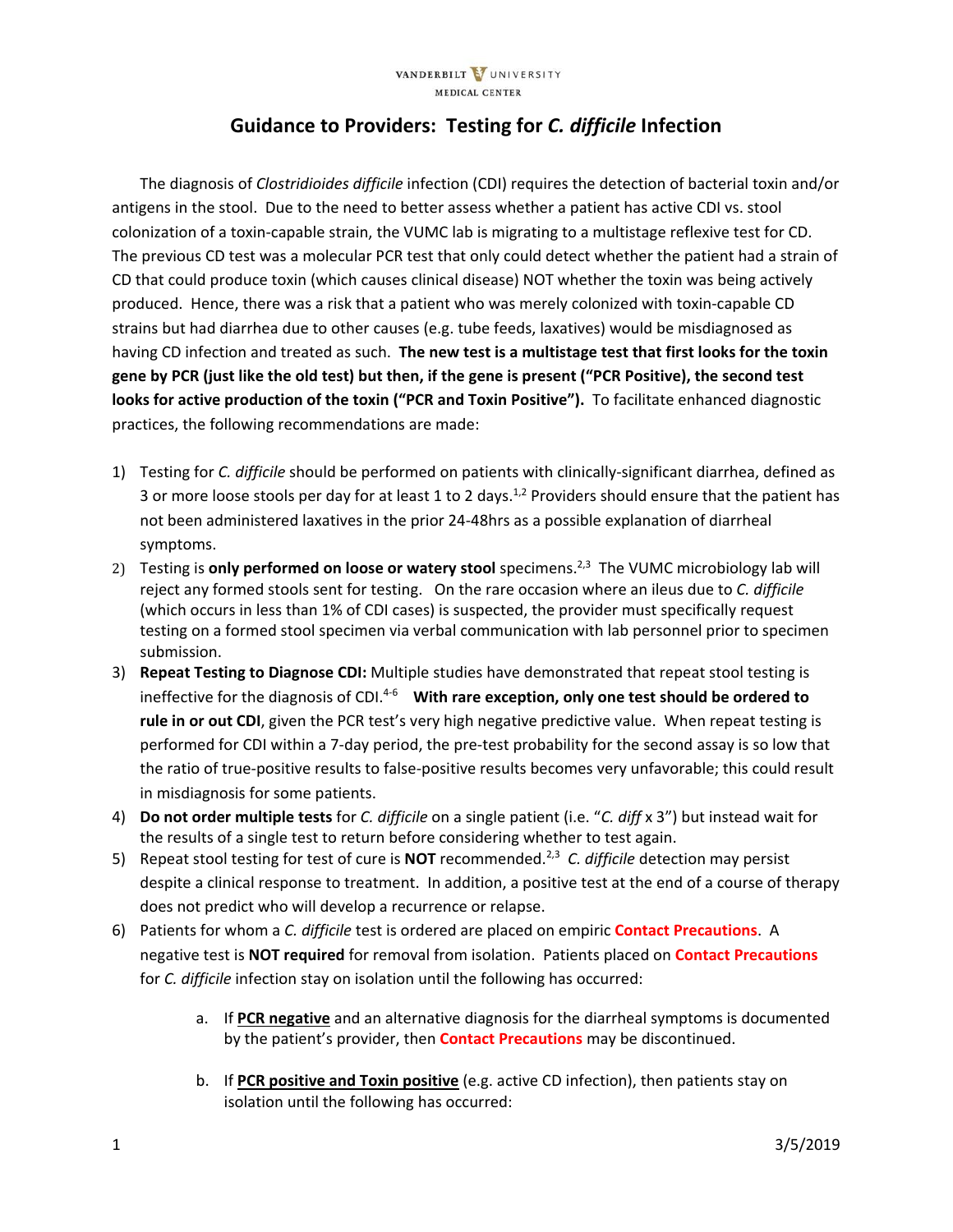## VANDERBILT VUNIVERSITY MEDICAL CENTER

- i. Patient is off of *C. difficile*‐specific treatment **AND**
- ii. Resolution of symptoms for 48 hours **AND**
- iii. Discharge or transfer from room so that all surfaces in room may be cleaned thoroughly (NOTE: patient must be bathed, placed in a clean gown, and placed in a clean bed if transferred to new room)
- c. If **PCR positive but Toxin negative**, the patient remains on **Contact Precautions** because of the risk of transmission of this strain even though the diarrhea is due to other causes. They patients stay on isolation until the following has occurred:
	- i. Resolution of symptoms for 48 hours **AND**
	- ii. Discharge or transfer from room so that all surfaces in room may be cleaned thoroughly (NOTE: patient must be bathed, placed in a clean gown, and placed in a clean bed if transferred to new room)
- 7) **External Transfer of** *C. difficile* **Infected Patients**: On occasion, accepting facilities (e.g. nursing homes, rehabilitation centers) will request 1 or more negative stool tests for *C. difficile* prior to allowing transfer. As infectivity is guided primarily by the presence of symptoms, and many individuals with carriage of *C. difficile* are not at risk for transmission to other persons, such testing is not recommended.<sup>2</sup> Case managers have been provided with a letter from VUMC leadership outlining our stance on this issue that will be distributed to facility leaders when follow‐up *C. difficile* testing is requested. In addition, members of the VUMC Department of Infection Prevention team are available to discuss such requests with the referring facility.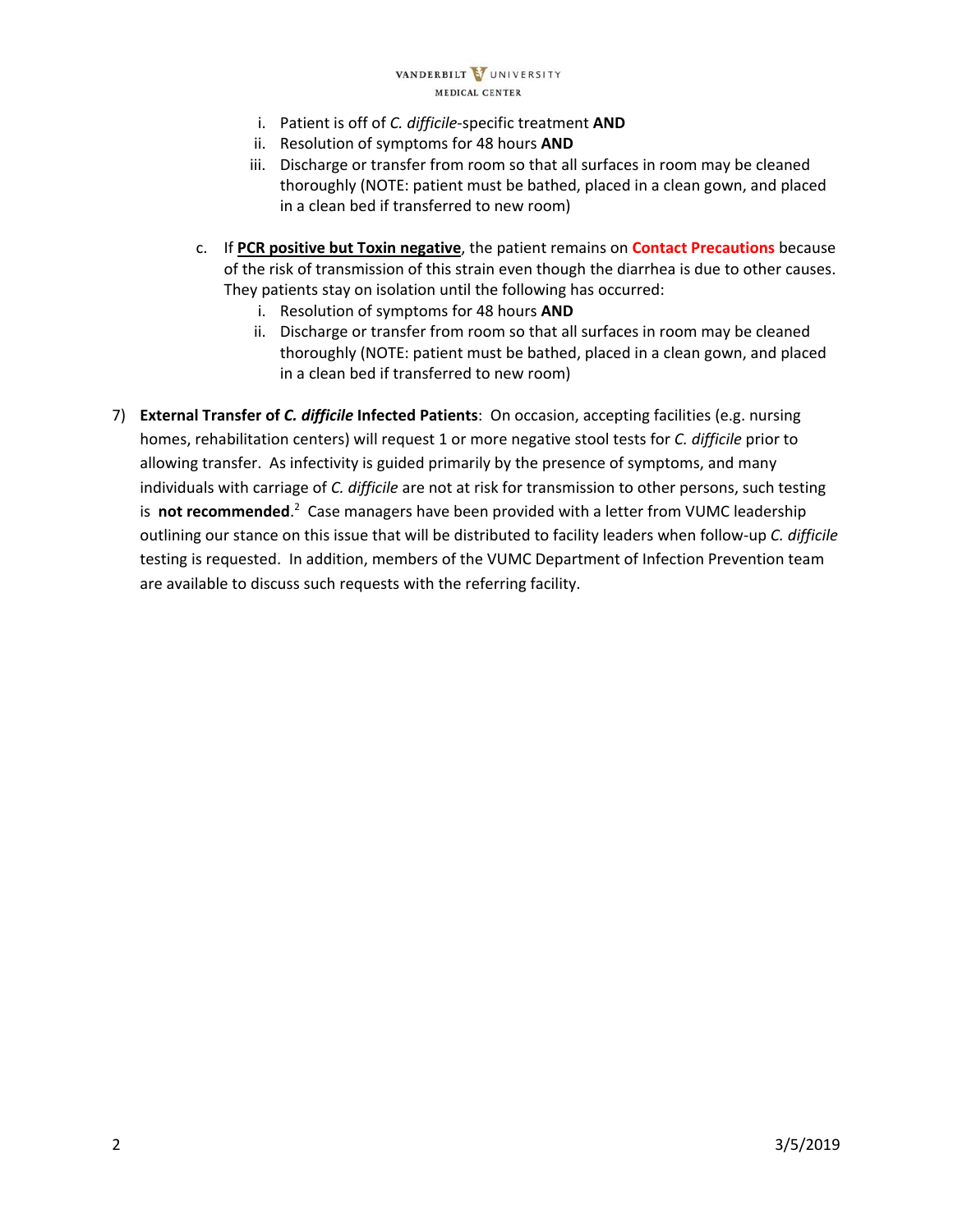## **Diagnostic Algorithm for** *C. difficile* **Infection:**